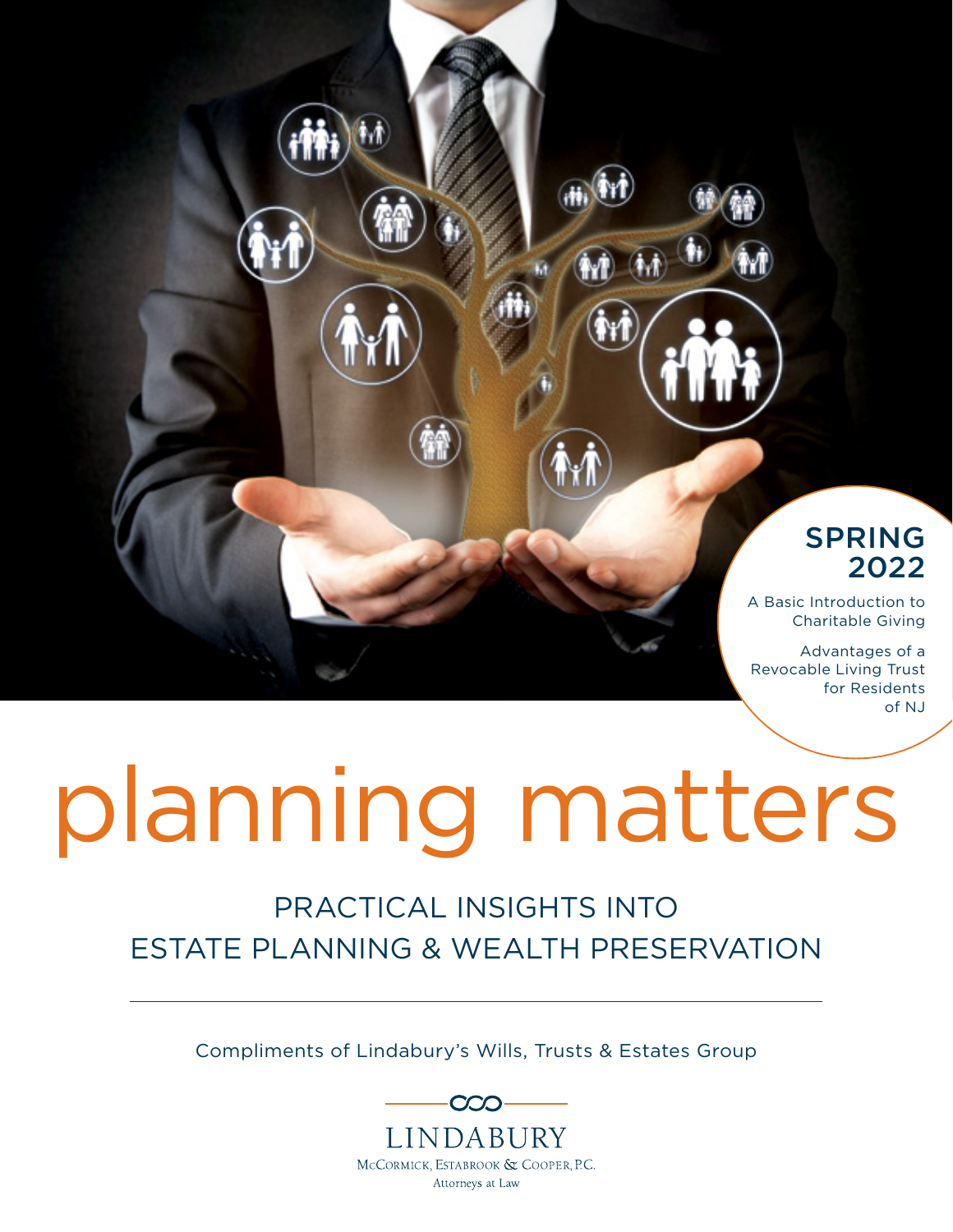#### You're thinking about succession planning, and so are we.

Lindabury, McCormick, Estabrook & Cooper has you and your family covered. The attorneys in our Wills, Trusts & Estates group have experience levels ranging from 10 to 40+ years in the field of estate planning and estate administration.

### PLANNERS MEET THE



John R. Blasi, Esq. **Westfield** jblasi@lindabury.com



James K. Estabrook, Esq. Westfield jestabrook@lindabury.com



David G. Hardin, Esq. Summit dhardin@lindabury.com



Mary Patricia Magee, Esq. Red Bank mmagee@lindabury.com



Lauren Mulcahy, Esq. Westfield lmulcahy@lindabury.com







Maggie Spaziani, Esq. Red Bank mspaziani@lindabury.com

arobbins@lindabury.com

epetite@lindabury.com

Westfield

**Westfield** 

Anne Marie Robbins, Esq.

Elizabeth Candido Petite, Esq.

## a basic introduction to charitable giving

by David G. Hardin, Esq.

A number of firm clients are interested in charitable giving, whether made during lifetime or upon death. The reasons behind the differing approaches are varied.

One of the benefits of a lifetime gift to charity is the immediate income tax deduction that may be available.1 Unlike lifetime gifts to charity, deathtime gifts are not deductible for income tax purposes, although they may be deductible for estate tax purposes.2 The federal estate tax is applicable to taxable estates in excess of \$12.06-million, and as a result, generally taxpayers will benefit more from a lifetime gift to charity than a deathtime transfer.

Despite the potential tax benefits available to taxpayers through life gifts, there is a reason why taxpayers might prefer to make a gift at death rather than during lifetime. During lifetime it is difficult for an individual to predict how much they will need to support themselves. For that reason alone, many clients opt to provide their charitable gifts after death.

Assuming the decision is made to provide for a charity on death, the next issue for consideration is whether to provide a fixed dollar amount or a percentage of the estate. A fixed dollar gift is generally more efficient because it is clear from the outset exactly how much the charity is to receive, and once paid, the charity's interest in the estate terminates. By contrast, if a percentage of the estate is given to a charity, the amount due the charity cannot be determined until all assets are recovered, all debts, taxes and expenses are paid, and administration of the estate is largely complete. In addition, when a charity is provided a percentage of the estate, New Jersey law requires the Attorney General's Office to be notified, and, as overseer of charitable organizations, the Attorney General will review the estate administration to protect the charitable interest.

Leaving a charity a specific amount or a percentage of the estate is not a question of right or wrong; either path is certainly viable. It is more a matter of the client's wishes and the better approach given all of the circumstances. In some situations a client will spread percentages among charities and family, and in that way, ensure that everyone receives a portion of the estate. Another way to address

the issue is to employ a hybrid formulation. For example, one might provide a charity "\$50,000 or 10% of my estate, whichever is less [or greater]." This type of a provision is useful when the size of one's estate at death is unpredictable.

Yet another approach that can be useful under certain circumstances is a layered approach, one that provides a specified amount to children, then provides a specific amount to charity, and then leaves the remainder of the estate to the children. This scenario is appropriate when an individual's goal is to ensure the children are taken care of first with a designated amount, then the charity receives its gift after the children are paid their initial distributions, and finally any excess is paid to the children.

As should now be evident, there are a number of approaches to consider when making gifts to charity. Which approach to adopt depends upon individual client circumstances, and there is no "one size fits all" approach.

Once one has determined how best to provide for a charity, the final step is to be certain the charity is properly named and identified. Care needs to be taken because separate charities can have very similar names. In addition, charities can have national offices as well as local affiliates that are treated separately. While many national organizations and their local chapters have sharing arrangements, this is not always the case, and confusion and disputes can arise. Therefore, donors should be careful to properly identify the charity that is their intended beneficiary, particularly when the gift is embodied in a deathtime transfer and the donor is no longer available to provide clarification.

It is certainly true that a little extra attention at the outset can save substantial time and expense down the road.

- 1. The standard deduction in 2022, adjusted for inflation, for married couples is \$25,900, up \$800 from last year. Depending upon the other income tax deductions available to the taxpayer, charitable contributions may be fully or perhaps partially deductible.
- 2. Gifts at death to charity will be deductible to the extent the estate is subject to a federal estate tax. The federal estate tax exemption in 2022 is \$12,060,000, and only taxable estates in excess of that amount will be subject to federal estate tax.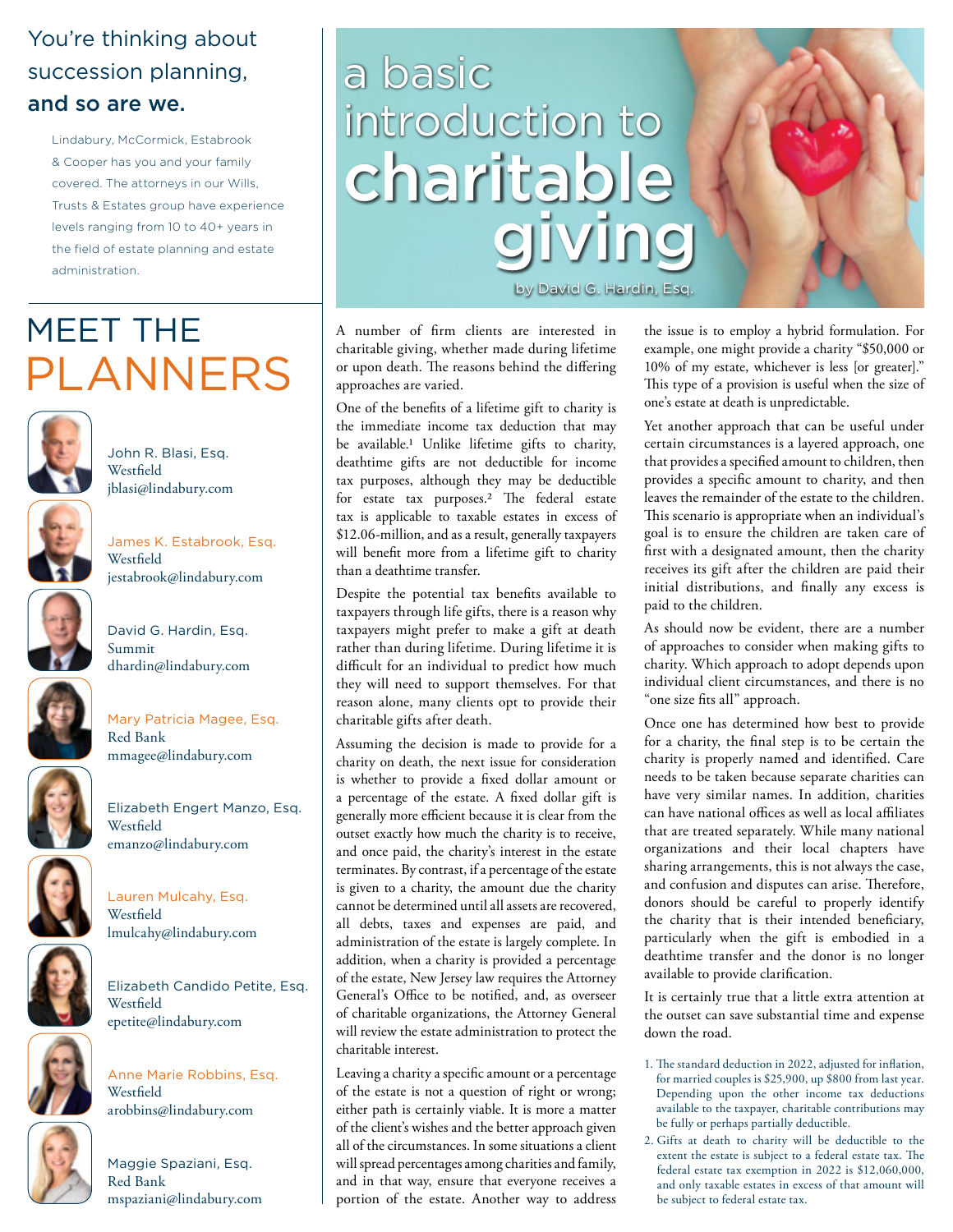## **It has been a routinely held belief among estate**  advantages of a revocable living trust for residents of NJ

**planners that a Revocable Living Trust is not necessary for New Jersey residents. The purpose of this article is to identify those situations in which a Revocable Living Trust can be beneficial for residents of New Jersey.**

Most commonly, we hear that assets held in a Revocable Living Trust during one's lifetime, will, at the time of death, avoid probate. Fortunately for New Jersey residents, probate is not an onerous, time-consuming, or expensive prospect. The probate process in New Jersey, which gives legal significance to the will and clothes the executor with court-approved authority, is a straightforward process often costing less than \$300 and requiring little paperwork. It takes about two to three weeks to obtain Letters Testamentary, which formally authorize the executor to transact business on behalf of the estate. Other reasons often cited as benefits of a Revocable Living Trust (RLT) are privacy regarding one's estate, and the elimination of death taxes. These reasons do not apply in New Jersey, because our probate process does not require an inventory disclosing estate assets, nor an accounting with the court listing estate income, expenses, and distributions to the beneficiaries. As for the assertion that RLTs save death taxes, this is simply not true, as all assets in an RLT are considered to be in the control of the grantor (the person who created the trust), and therefore includible in the grantor's taxable estate.

There are, however, circumstances where an RLT is appropriate for a New Jersey resident. For example, an RLT can be a better way to:

- allow for management of assets without the need to rely on the agent named in a durable power of attorney
- hold title to real estate in another state
- seamlessly handle the investment and distribution of assets after death
- provide lifetime trusts for family members

A comparison of powers of attorney to Revocable Living Trusts reveals many advantages to the RLT. A Revocable Living Trust is often a better way to handle the assets of someone who has become mentally incapacitated. Given the potential of potential of financial elder abuse, it can be difficult for the agent under a power of attorney to convince a bank to recognize the by Mary Patricia Magee, Esq.



legitimacy of the agent, whereas trustees usually do not suffer the same kind of challenges.

When creating an RLT it is important that the trust be funded soon after it is signed. In the event of a crisis a funded RLT provides a smooth transition from the grantor as initial trustee to the successor trustee named in the trust document. Typical assets to be placed in the name of the RLT are bank and brokerage accounts. This author is of the opinion that New Jersey real estate can stay in the owner's name in case it is sold while the owner is alive and retirement accounts and annuities must stay in the owner's name to avoid adverse income tax consequences.

RLTs are also advisable when the plan creates a trust that will last beyond the current generation. While a trust for your spouse will usually not require a trustee change, a trust that will last for a child's lifetime means a trust that could last for 50 or more years. In that case, life events will often necessitate appointment of successor trustees. It is acknowledged that an appointment of a successor trustee can be accomplished in trusts created under a will (referred to as "testamentary trusts"). However the parties must go before the Surrogate's Court to formalize the resignation or removal of a currently serving trustee and secure the appointment of a successor trustee. The RLT, on the other hand, can provide an informal means for one trustee to resign or be removed, and the appointment of a successor, without the need to go to Court.

Ownership of real estate located outside of New Jersey is another indicator of the need for an RLT. Probate in states such as Florida and New York is not nearly so user friendly as in New Jersey. Under the laws of our country, generally, the disposition of real property is governed by the law of the state where it is located. So, a New Jersey estate owning a condo in Florida will necessitate Florida probate, which can be time-consuming and expensive. Therefore, when there is out-of-state property owned by a client, we often recommend use of a RLT in order to avoid probate in that state.

Lastly, a Revocable Living Trust is advantageous in New Jersey where the estate must obtain a tax waiver in order to fully distribute assets. It is acknowledged that the majority of NJ estates pass to a spouse, children or more remote descendants and, therefore, the tax waiver requirement for financial assets is replaced by a self-executing waiver, Form L-8, a quick and easy solution. However, where there are beneficiaries who will cause New Jersey inheritance tax, such as siblings, nieces and friends, commonly referred to as Class C or D beneficiaries, the Form L-8 will not suffice. In those cases, at least half of the accounts will be frozen until the tax returns are filed and the estate is audited. This can take many months. If, however, assets are held in a RLT and the grantor dies, tax waivers are not required, even when the estate passes to a Class D beneficiary.

Note that even when a RLT is advisable, a last will and testament should always be prepared as well. Sometimes a grantor has not transferred all assets to the RLT during life, or there are unforeseen or forgotten assets. In those cases, the will ensures that all assets are transferred to the RLT so that the estate plan expressed in the RLT will be carried out.